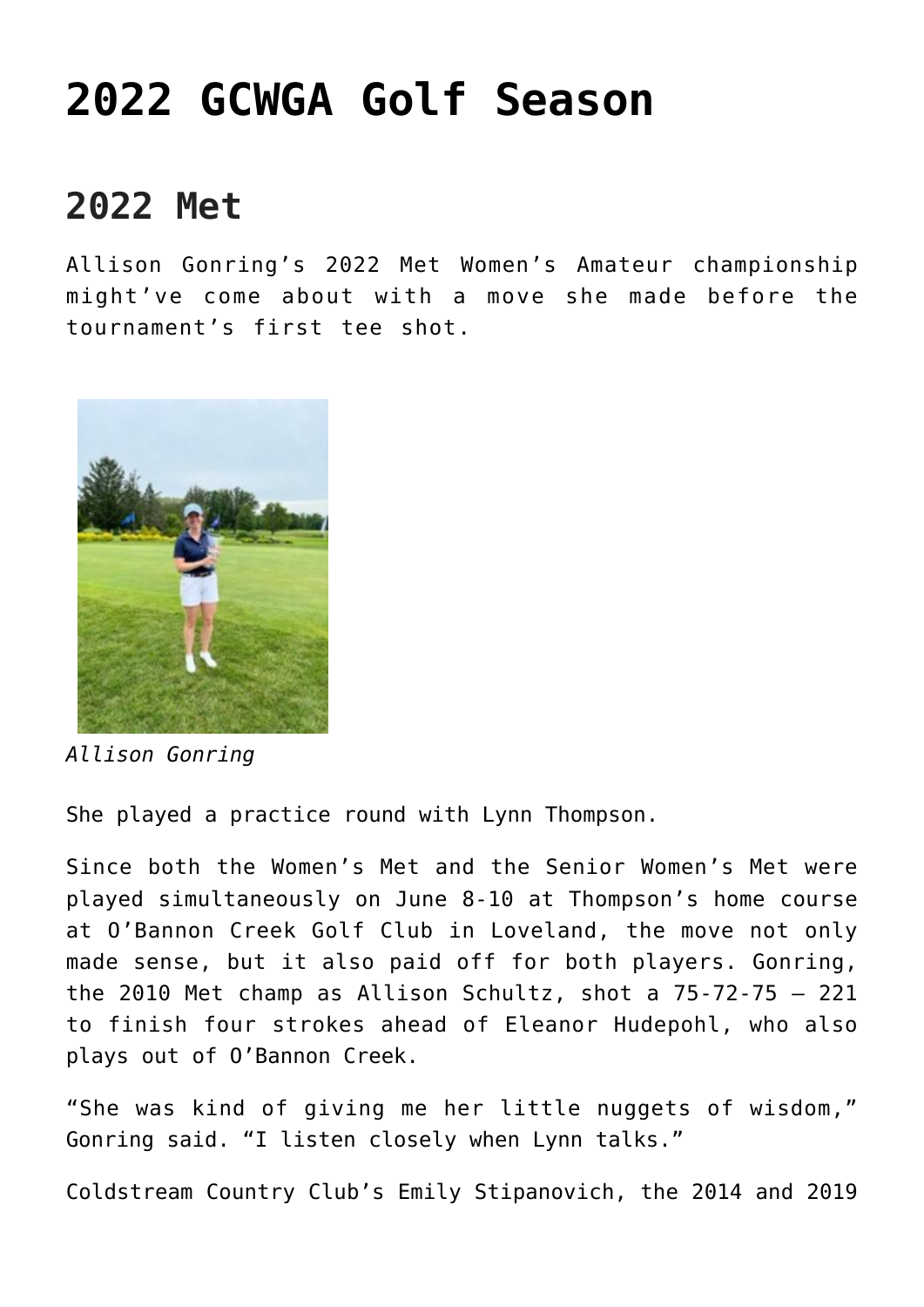champion, finished third. and 2017 winner Ali Green, who plays out of Four Bridges Country Club, came in fourth.



*Lynn Thompson*

Thompson shot a 79-71 – 150 in the 51st Senior Women's Met Jane DeGroff Flight to capture her third championship in four years, her fourth in six years and her eighth overall. She cruised to the title with a 12-stroke margin over defending champion Carolyn Mindel of Sharon Woods Golf Course.

Linda Leigh-Ross of Ivy Hills Country Club won the Diane Calkins Flight on her way to earning the Senior Women's Overall Net championship with an 88-85 – 173. Other flight winners were:

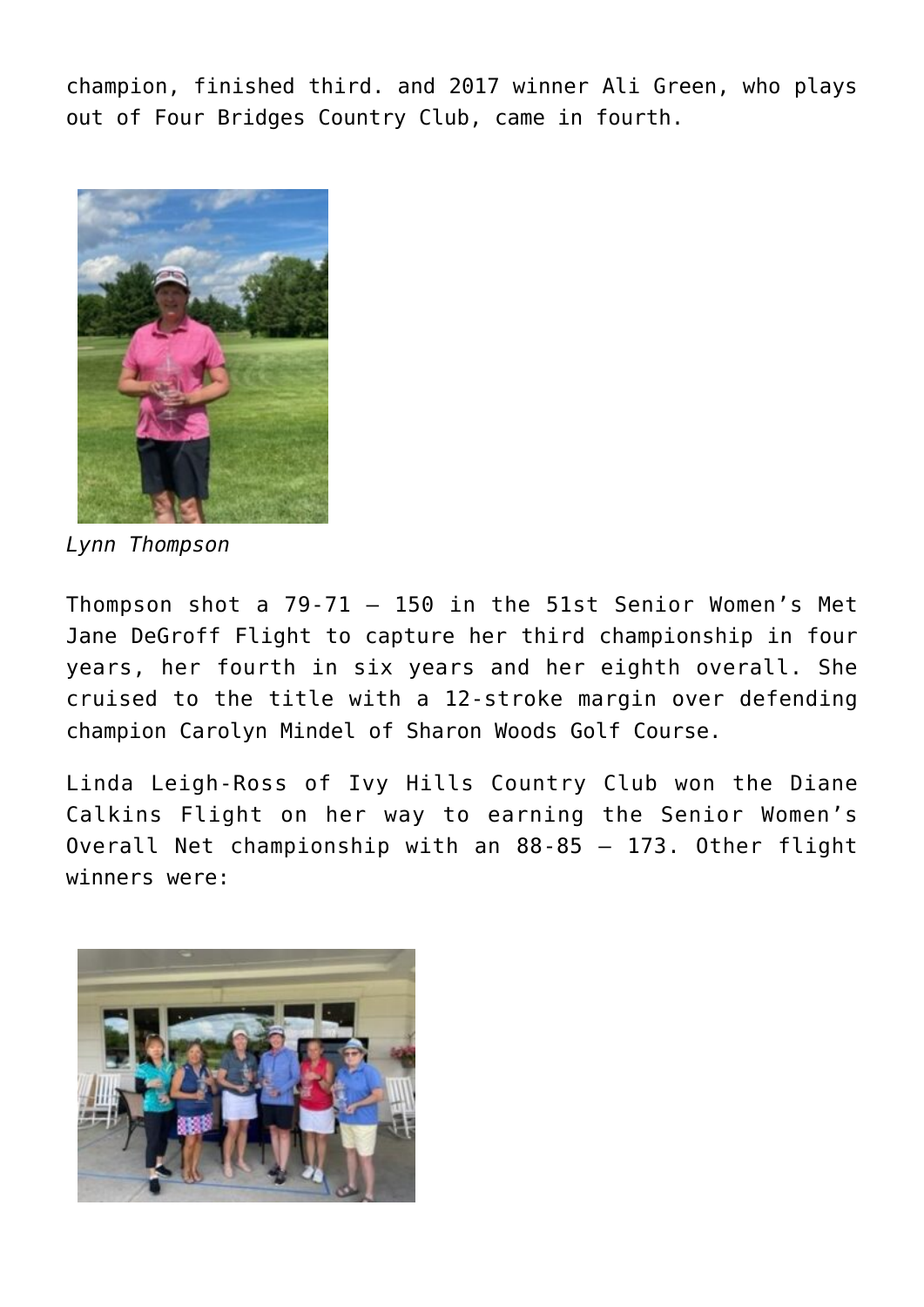*Young Romero, the Joan Comisar Flight Rainey Rohrmeier, the Judy Diem Hayes Flight Linda Coffey, the Janie Klare Flight, and Diane Oberschmidt, the Carol Johnson Flight.*

Thompson is one title short of tying Marg Lillard and Joan Comisar for the most Senior Women's Met championships since records started being kept in 1975. "That's exciting," Thompson said from Venice, Fla. "It makes me want to play next year."

Gonring, who won the Met in 2010 after her freshman year at the University of Toledo, and Thompson turned in the only subpar rounds of the tournaments on the way to winning their championships. Gonring's second-round 1-under 71 left her with a six-shot lead going into the third and final round.

"My game continued to elevate," she said. "I was playing really well going in. I felt good, but you never know. Everything has to come together. After the first day, I was second by one shot. I felt good with a six-shot lead after the second day. That was new to me. It's hard to play from ahead. I'm used to playing from behind.

"I didn't check the leader board until the turn, and I saw I had a four-shot lead. I remember wishing it was six shots, but still, it was four. Then I hit some clubs I shouldn't have, and all of a sudden, I was tied with Stipanovich. I went bogey, bogey, bogey, and my six-shot lead was gone. Losing the lead made my heart jump.

"I calmed down and started playing scratch golf. I made some really clutch par saves on 13, 14 and 15. Emily missed a birdie putt on 16 and I made a birdie putt. I took a two-shot lead with a birdie on the par-5 17. Emily went into the deep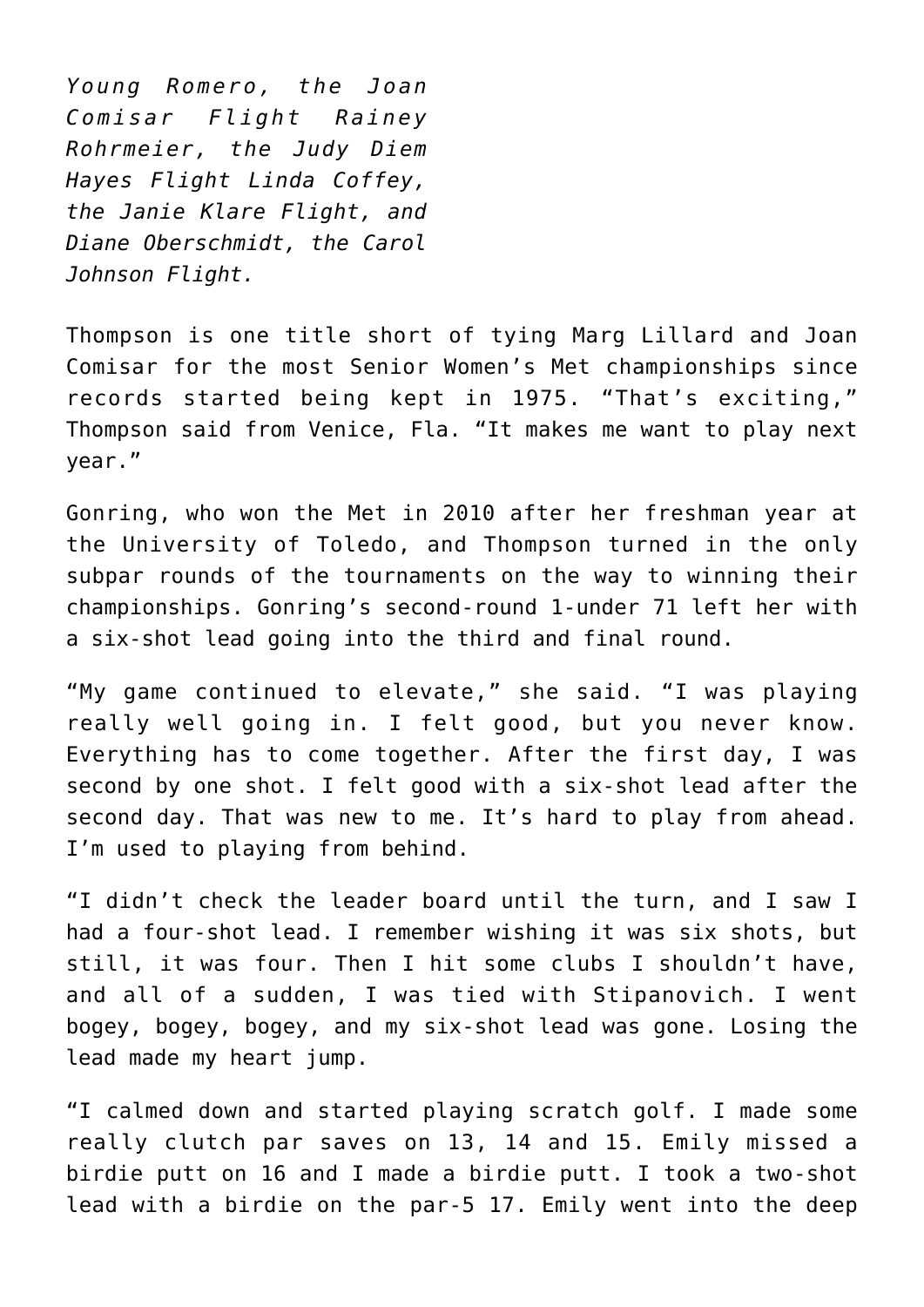rough. She was in deep trouble. I put my third shot on the green and rolled in a 20-foot putt. She three-putted. I felt like it was over at that point, but I'm experienced enough to know anything can happen.

"On 18, I almost put my tee shot in the hole. That's when I really knew. I kind of cozied it down from there."

Gonring, who played in high school at St. Ursula, believes the O'Bannon course with its narrow fairways played to one of her strengths. "One of my bread-and-butter strengths is my accuracy," she said. "I never get very wayward. The rough last year (at World of Golf) was really bad. It was really tough. I had to keep the ball in the fairway. Trouble like that doesn't scare me. A lot of times, people I'm playing with comment, 'Gosh, you're really accurate.'"

Accuracy off the tee also was a key to Thompson's win. "I drove the ball well, and on the second day, I putted a little better," she said. "I tightened up my game. I haven't played much competitive golf the last couple of years."

Thompson admitted that playing on her home course gave her an edge. "You have to drive the ball straight to keep out of trouble, and I usually have good drives off the tee," she said. "I guess that would play to my game."

Intimate knowledge of O'Bannon Creek's greens also helped, she said. "After 40 years, I know where to go if I hit the wrong spot," she said.

Gonring is Maketewah's seventh Women's Met champion since the first tournament in 2016. She edged West Chester native and Lakota West High School product Marissa Steen, who just finished playing the United States Women's Open, in her first Met appearance in 2010.

"I felt like I was finally ready to compete with the best players," she recalled. "It was match play back then, not